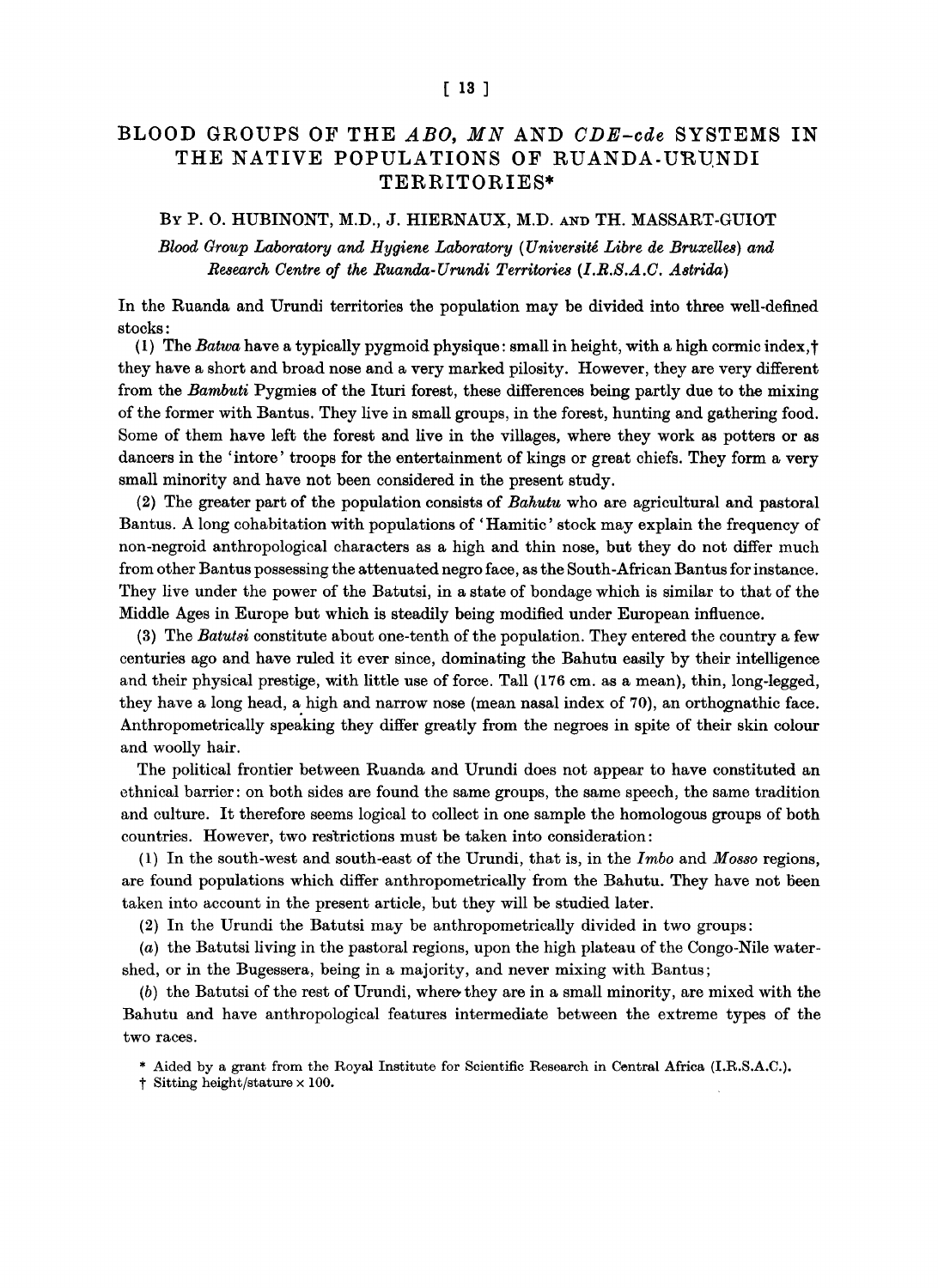As we shall see, the distribution of the blood groups is in perfect accordance with the anthropometric data. These will be published elsewhere by one of us (Hiernaux, **1953).** 

These preliminary notions being given, we feel that we may pass on to the subject of the present communication.

### A. **METHODS**

### (1) *Taking and transport of the samples*

Blood was taken by venepuncture in 'venules'. These were packed in thermally insulated containers and surrounded with melting ice. An even temperature was maintained during the whole journey by adding ice whenever necessary.

The samples were studied as a rule within **48** hr. *of* taking. In certain cases there was **a** delay, which, however, never exceeded **4** days, between the taking and the completion of the serological work. The serological reactions were always clear-cut and never gave the impression that agglutinogens had deteriorated.



Fig. 1. Map showing the Ruanda-Urundi territories.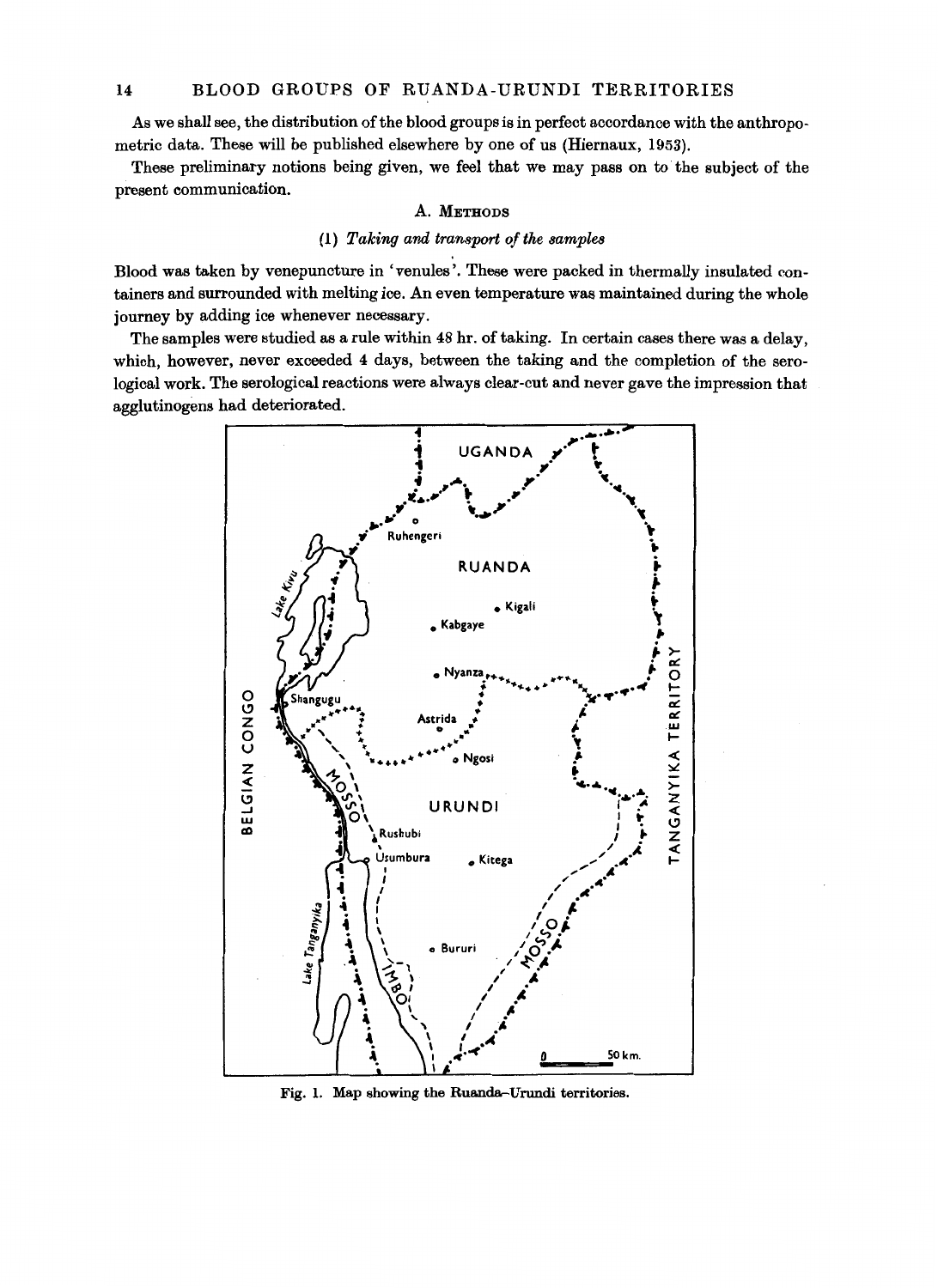The *Buhutu* samples were taken in Kabgaye, Astrida, Nyanea, Kigali, Ruhengeri and Shangugu in the Ruanda, and Ngosi, Kitega, Rushubi and Usumbura in the Urundi.

The *Batutsi* samples came from Kabgaye, Astrida, Nyanza, Kigali, Ruhengeri and Shangugu in the Ruanda, and **Bururi** in the Urundi.

The 'half-bred' *Batutsi* of the Urundi were found in Ngosi, Kitega, Rushubi and Usumbura. The location of these places will be found on the annexed map (Fig. 1). Samples were taken from widely separated places in order to get a close agreement with the general population. Close consanguinity has always been avoided.

### *(2) Serological technique*

We have used for blood-group determination and for *Rh* genotyping, the techniques described by Race & Sanger (1950) which we had learned some years ago in their laboratory.

As stated above, all the reactions were clear-cut and never needed discussion. The negatives were controlled microscopically after centrifugation at low speed for one minute.

#### (3) Statistical methods

We have made a large use of statistical methods applied to gene frequencies, which we have found very useful.

### B. RESULTS

We had classified the samples, as they reached the laboratory, into four groups according as they came from Ruanda or Urundi or had been taken in Bahutu or Batutsi. The result of this classification is set out in full in Table 1.

These four groups had been compared by a simple  $\chi^2$ , applied to the ABO, MN and CDE-cde distributions. The  $\chi^2$  values and figures for  $p$  in each case were found to be:

| Compared groups          | Blood group<br>system       | $\chi^2$ | $\boldsymbol{n}$ | p             |
|--------------------------|-----------------------------|----------|------------------|---------------|
| Ruanda-Bahutu v. Batutsi | ABO                         | 16.7834  | 5                | $<$ 0.01      |
|                          | MN                          | 4.1654   | $\overline{a}$   | $0.10 - 0.05$ |
|                          | $CDE - cde$                 | 2.0757   | 5                | $0.00 - 0.80$ |
| Urundi-Bahutu v. Batutsi | $\overline{ABO}$            | 6.1225   | 5                | $0.30 - 0.50$ |
|                          | MN                          | 0.8017   | 2                | $0.70 - 0.50$ |
|                          | $CDE$ -cde                  | 3.7778   | 5                | $0.50 - 0.30$ |
| Batutsi-Ruanda v. Urundi | ABO                         | 2.7906   | 5                | $0.80 - 0.70$ |
|                          | МN                          | 0.8017   | $\overline{2}$   | $0.70 - 0.50$ |
|                          | $\overrightarrow{CDE}$ -cde | 4:5349   | $\cdot$ 5        | $0.50 - 0.30$ |
| Bahutu-Ruanda v. Urundi  | $\overline{ABO}$            | 3:1104   | 5                | $0.70 - 0.50$ |
|                          | MN                          | 0.5831   | $\mathbf{z}$     | $0.50 - 0.30$ |
|                          | $CDE$ -cde                  | 6.4833   | 5                | $0.30 - 0.50$ |

The first conclusion drawn from these results was that if ABO blood-group distributions were significantly different between Batutsi and Bahutu in the Ruanda, the same situation was not found in the Urundi. We could find two possible reasons for this apparent discrepancy with the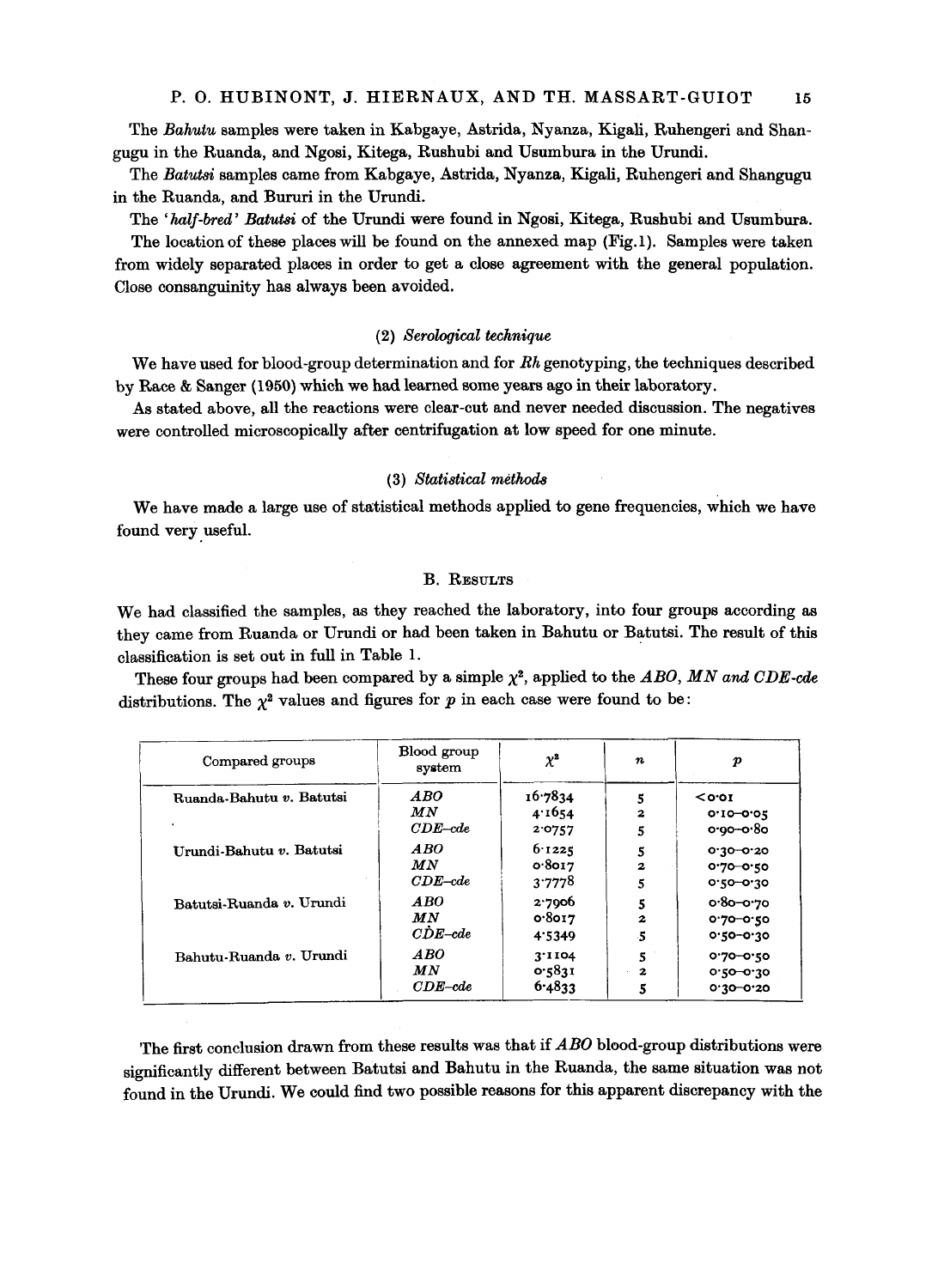### **16** BLOOD GROUPS OF RUANDA-URUNDI TERRITORIES

anthropological data: first that our samples were too small, second that there might be some kind of crossing of certain Batutsi of the Urundi with the Bahutu population.

For these reasons we have constituted three groups on *purely anthropometrical grounds.* 

The fist group is made of the whole lot of Batutsi of the Ruanda plus twenty-two samples taken in the Urundi in a region (see above) where they do not mix with Bahutu.

Table 1. *Observed phenotype frequencies when classified according to the geographical origin* of *the samples* 

|                             |          |               |          |          |        |        |          |                  | .        |          |             |          |          |        |                           |                   |        |    |                |             |            |
|-----------------------------|----------|---------------|----------|----------|--------|--------|----------|------------------|----------|----------|-------------|----------|----------|--------|---------------------------|-------------------|--------|----|----------------|-------------|------------|
|                             | $A_1$    | $A_{\bullet}$ | B        | 0        | A, B   | $A_2B$ | M        | $\boldsymbol{N}$ | MN       | $R_{0}$  | $R_{\rm U}$ | $R_{1}$  | $R_{2}$  | r      | $R_1R_2   R_1R_1   R_1^w$ |                   |        | R' | $R^{\prime w}$ | $R_{\rm F}$ | Total      |
| Ruanda<br>Batutsi<br>Bahutu | 11<br>29 | 11<br>Q       | 10<br>33 | 71<br>72 | 4      |        | 40<br>39 | 2I<br>39         | 44<br>70 | 66<br>97 | 4<br>ΙO     | 12<br>12 | 9.<br>14 | O<br>7 | 2<br>$\mathbf{z}$         | 2<br>$\mathbf{z}$ | 3<br>3 |    |                |             | 105<br>148 |
| Urundi<br>Batutsi<br>Bahutu | IJ<br>25 | 8<br>11       | 7<br>24  | 44<br>57 | 2<br>2 |        | 24<br>36 | 13<br>29         | 35<br>54 | 39<br>85 | 5<br>2      | 15<br>15 | O.<br>10 | 3<br>3 | 2<br>3                    |                   |        |    | ----           |             | 72<br>110  |
| Total                       |          |               |          |          |        |        |          |                  |          |          |             |          |          |        |                           |                   |        |    |                |             | 444        |

Table 2. Observed phenotype frequencies when classified upon anthropometric grounds

|                                   | $A_{1}$ | $A_{2}$ | В  | $\Omega$       | $A_1B$       | $A_2B$ | М  | $\boldsymbol{N}$ | MN  | $R_{\rm o}$ | $R_{0}^{\nu}$  | $R_{1}$ | $R_{2}$ | $\boldsymbol{r}$ | $R_1R_2$     | $R_1R_1$ | $R^{w}$ | R'           | $R^{\prime w}$ |      | $R_2$ Total |
|-----------------------------------|---------|---------|----|----------------|--------------|--------|----|------------------|-----|-------------|----------------|---------|---------|------------------|--------------|----------|---------|--------------|----------------|------|-------------|
| Batutsi                           | 15      | 13      | 12 | 84             | $\mathbf{z}$ | 1      | 51 | 24               | 52  | 79          | 7              | 15      | 12      | 6                | $\mathbf{z}$ | 2        | 3       |              |                | ---- | 127         |
| 'Half-<br>bred'<br><b>Batutsi</b> | 7       | 6       | 5  | 3 <sup>1</sup> | 1            |        | 13 | IO               | 27  | 26          | $\overline{2}$ | 12      | 3       | 3                | 2            |          |         |              |                |      | 50          |
| Bahutu                            | 54      | 20      | 57 | 129            | 6            |        | 75 | 68               | 124 | 182         | 12             | 27      | 24      | ΙO               | 5            | 2        | 3       | $\mathbf{2}$ |                |      | 267         |
| Total                             |         |         |    |                |              |        |    |                  |     |             |                |         |         |                  |              |          |         |              |                |      | 444         |

Bahutu.

In the third group have been placed all the Bahutu.

The actual distribution of different groups has been written down in Table 2. Comparison of these three groups by the  $\chi^2$  test gave the following figures:

| Compared groups             | Blood group<br>system      | $\chi^{\mathbf{2}}$         | п                      | $\pmb{p}$                                       |
|-----------------------------|----------------------------|-----------------------------|------------------------|-------------------------------------------------|
| Bahutu-Batutsi              | ABO<br>MN<br>$CDE - cde$   | 15.9152<br>5.0002<br>1.6545 | 5<br>$\mathbf{z}$<br>5 | $<$ 0.01<br>$<$ 0.05<br>$0.00 - 0.80$           |
| Batutsi-'half-bred' Batutsi | ABO<br>MN<br>$CDE$ -cde    | 4.6681<br>2.6877<br>6.0883  | 2<br>5                 | $0.50 - 0.30$<br>$0.30 - 0.50$<br>$\sim$ 0.30   |
| Bahutu-'half-bred' Batutsi  | ABO<br>MN<br>$CDE\neg cde$ | 6.4266<br>1.0834<br>10.2032 | 5<br>$\mathbf{z}$      | $0.30 - 0.20$<br>$0.70 - 0.50$<br>$0.10 - 0.05$ |

This second way of sampling gives more significant differences between Bahutu and Batutsi. Curiously enough there is no significant difference for the *CDE-cde* blood groups.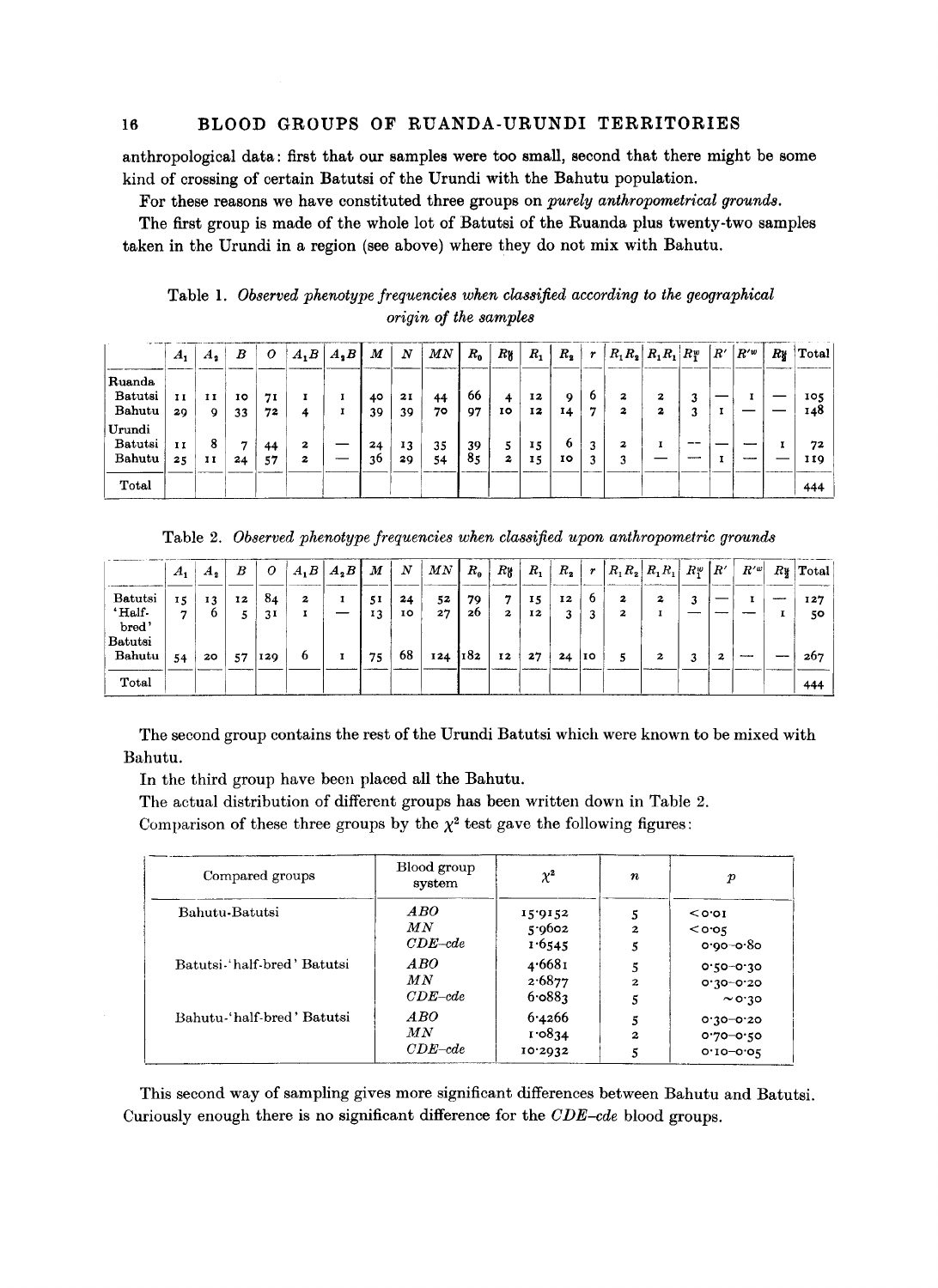## C. GENE FREQUENCIES

Gene frequencies have been calculated according to the classical methods described in many specialized treatises. We have referred mainly to Race & Sanger (1950) (Tables 3, 4, 5).

|                    |     | Observed figures |         | Calculated figures |
|--------------------|-----|------------------|---------|--------------------|
| Phenotypes         | No. | %                | $\%$    | No.                |
| $\boldsymbol{A_1}$ | 15  | 11.8111          | 11.9132 | 15'1297            |
| А,                 | 13  | 10.2362          | 10.3571 | 13.1535            |
| B                  | 12  | 9.4488           | 9.5513  | 12.1302            |
| ο                  | 84  | 66.1417          | 66.7489 | 84.7712            |
| $A_1B$             | 2   | 1.5748           | 0.7390  | 0.9385             |
| A, B               |     | 0.7874           | 0.6004  | 0.8768             |
|                    | 127 | 100'0000         | 99.9999 | 126.9999           |

### Table 3. Frequencies of ABO blood groups in Batutsi

 $\chi^2$  = **1.4238** for four degrees of freedom.

| Table 4. Frequencies of MN blood groups in Batutsi |  |  |  |  |  |  |  |  |
|----------------------------------------------------|--|--|--|--|--|--|--|--|
|----------------------------------------------------|--|--|--|--|--|--|--|--|

| Phenotypes |                | Observed figures              |                               | Calculated figures            |
|------------|----------------|-------------------------------|-------------------------------|-------------------------------|
|            | No.            | 70                            | $\mathbf{o}$                  | No.                           |
| М<br>MN    | 51<br>24<br>52 | 40.1575<br>18.8976<br>40.9449 | 36.7599<br>15.5000<br>47.7401 | 46.6851<br>19.6850<br>60.6299 |
|            | 127            | 100'0000                      | 100'0000                      | 127.0000                      |

 $\chi^2 = 2.5730$  for one degree of freedom.

|                                                |        | Observed figures |                  | Calculated figures |
|------------------------------------------------|--------|------------------|------------------|--------------------|
| Phenotypes                                     | No.    | %                | %                | No.                |
| $- + - + - - = R_0$                            | 86     | 67.7165          | 67.7108          | 85.0027            |
| $-(+)$ – + – = $R_0^*$<br>$+ + - + - = R$      | 18     | 14.1732          | 14.7029          | 18.6727            |
| $- + - + + = R_1^w$<br>$- - - + - = r$         | 6      | 4.7245           | 4.7263           | 6.0024             |
| $+ + + + - = R_1 R_2$<br>$+ + - - - = R_1 R_1$ | 2<br>2 | 1.5748<br>1:5748 | 1.0455<br>0.7081 | 1:3278<br>1.0136   |
| $--- + + = R'{}^w$                             |        | 0.7874           | 1.0433           | 1.3250             |
| $- + + + - = R_2$                              | 12     | 9.4488           | 9.9730           | 12.6657            |
|                                                | 127    | 100'0000         | 99'9999          | 126.9999           |

### Table 5. Frequencies of CDE-cde blood groups in Batutsi

\* Reactions with  $C, D, E$ , c and  $C^w$  anti-sera.

The calculations for the *ABO* system  $(p_1, p_2, q$  and *r*) were established following Wellisch & **Thornsen (1930). For the** *m* **and n genes we used Wiener** & **Vaisberg's (1931) formula:** 

$$
m = M + \frac{MN}{2}
$$
, etc.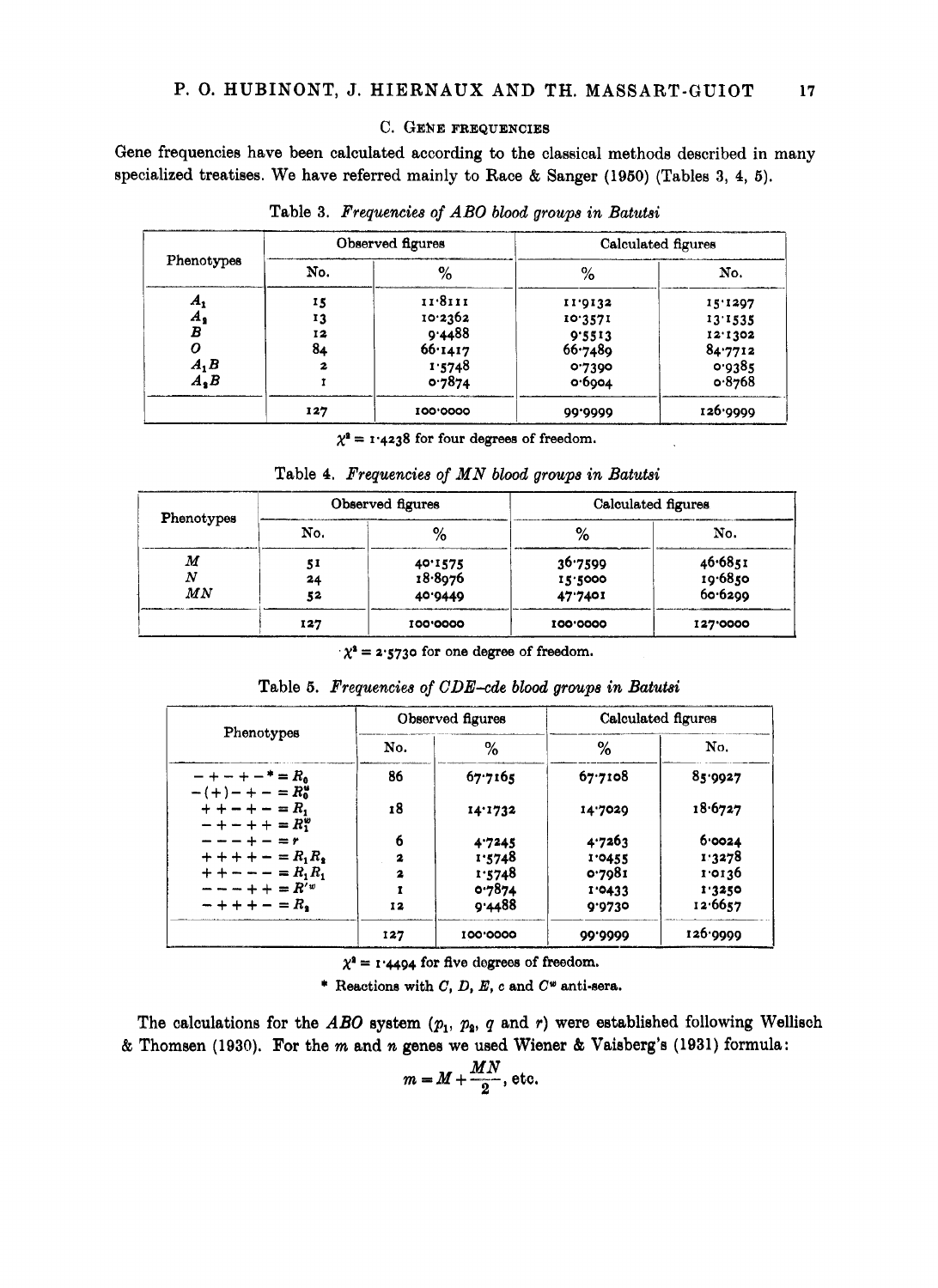For the *CDE-cde* gene calculations, we made use of the simpler method described by Fisher (Race *et al.* **1946)..** However, we have slightly altered the calculation of *CDe.* It is classical to use the expression

$$
CDe = \sqrt{\{(++--)+(+---)\}} - \text{frequency of } CDe.
$$

As *CDe* is usually rare in these populations we felt that the observed frequency of phenotype  $+ + -$  - might differ widely from its actual frequency, and we used the expression

$$
CDe = \sqrt{\{(++--)+(++-+)+(-+-+)+((---+)+(---+)\} - \text{frequencies of } cDe, \text{ } Cde \text{ and } cde,
$$

which had the advantage of being based on a larger sample.

On the other hand, for simplification we considered as  $C$  the elementary gene  $C^w$ , and as *D* the character  $D^u$ . However, these characters were found in a certain number of cases. This is certainly an important fact to point out, especially as regards the  $D^u$  character. We had already drawn attention in a previous work (Hubinont, **1949)** to the fact that ignoring it would lead to rather frequent errors when testing Africans. Among a total of **444** determinations,  $D^u$  was found 21 times in the *cD<sup>u</sup>e* combination and once in *cD<sup>u</sup>E*, that is, in 5% of all determinations.

|              |     | Observed figures |         | Calculated figures |
|--------------|-----|------------------|---------|--------------------|
| Phenotypes   | No. | %                | $\%$    | No.                |
| $A_{1}$      | 54  | 20.2247          | 19.7686 | 52.7822            |
| $A_{\bf{2}}$ | 20  | 7.4906           | 7.3286  | 19.5674            |
| B            | 57  | 21.3483          | 20.8546 | 55.6818            |
| ο            | 129 | 48.3146          | 47.2244 | 126.0891           |
| $A_1B$       | 6   | 2.2472           | 3.4061  | 9'0943             |
| $A_{2}B$     |     | 0.3746           | 1.4176  | 3.7850             |
|              | 267 | 100'0000         | 99.9999 | 266.9998           |

Table 6. *Frequencies of ABO blood groups in Bahutu* 

 $\chi^2$  = 3.2343 for four degrees of freedom.

Table **7.** *Frequencies of MN blood groups in Bahutu* 

|            |                 | Observed figures              | Calculated figures            |                                |
|------------|-----------------|-------------------------------|-------------------------------|--------------------------------|
| Phenotypes | No.             | %                             | %                             | No.                            |
| М<br>MN    | 75<br>68<br>124 | 28.0899<br>25.4682<br>46.4419 | 26.3282<br>23.7062<br>49.9656 | 70.2963<br>63.2955<br>133.4082 |
|            | 267             | 100.0000                      | 100.0000                      | 267.0000                       |

 $\chi^2$  = **1.0756** for one degree of freedom.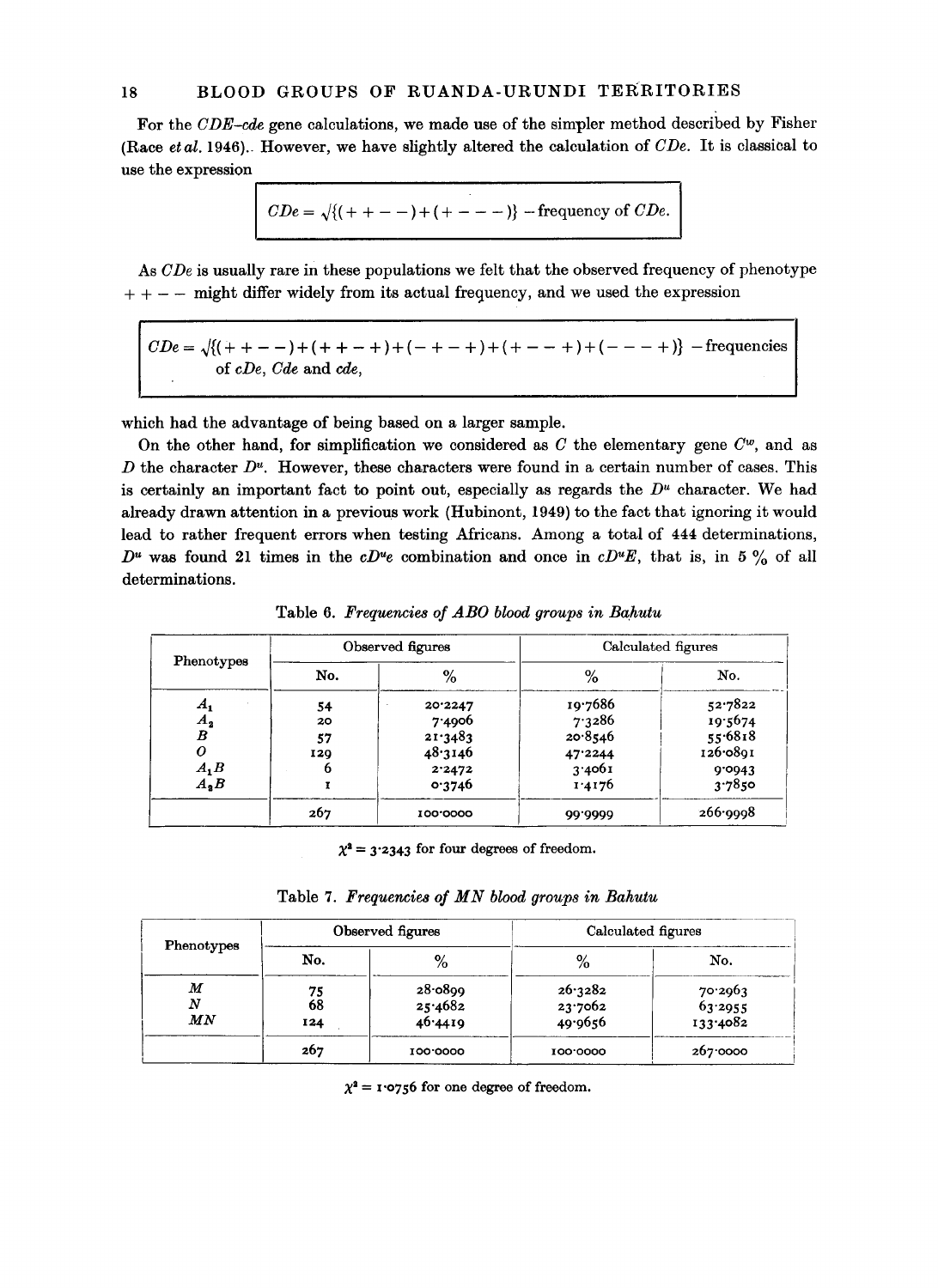|                                             |                              | Observed figures |                  | Calculated figures |
|---------------------------------------------|------------------------------|------------------|------------------|--------------------|
| Phenotypes                                  | No.                          | %                | %                | No.                |
| $- + - + - = R_0$<br>$-(+)$ - + - = $R_0 u$ | 194                          | 72.6592          | 72.6958          | 194.0978           |
| $+ + - + - = R$<br>$- + - + + = R_1w$       | 30                           | 11'2359          | 10.8035          | 28.8453            |
| $- - - + - = r$<br>$+ + + + - = R_1 R_2$    | 10<br>5                      | 3.7453<br>1.8726 | 3.7442<br>0.7882 | 9.9970<br>2.1045   |
| $+ + - - - = R_1 R_1$<br>$+ - - + - = R'$   | $\overline{\mathbf{z}}$<br>2 | 0.749I<br>0.7491 | 0.3997<br>0.7544 | 1.0672<br>2'0142   |
| $- + + + - = R_s$                           | 24                           | 8.0888           | 10.8142          | 28.8739            |
|                                             | 267                          | 100.0000         | 100.0000         | 266.9999           |

Table 8. Frequencies of CDE-cde blood groups in Bahutu

 $\chi^2$  = 5.6919 for five degrees of freedom.

Table 9. Gene frequencies for the ABO, MN and CDE-cde blood groups systems  $\binom{0}{0}$ 

|                                    | Batutsi | Bahutu |
|------------------------------------|---------|--------|
| $A_1(p_2)$                         | 6.54    | 12.35  |
| $A_{2}(p_{2})$                     | 6.11    | 5.14   |
| B(q)                               | 5.65    | 13.79  |
| O(r)                               | 81.70   | 68.72  |
| M                                  | 60.63   | 51.31  |
| N                                  | 39.37   | 48.69  |
| $cDe(R_0)$ including $cD^*e$       | 63.37   | 68.08  |
| $CDe(R_1)$ including $C^wDe$       | 6.94    | 4.73   |
| $cDE(R_2)$ including $cD^*E$       | 5.67    | 5.98   |
| $Cde(R')$ including $C^{\omega}de$ | 2.28    | 1∙86   |
| cde(r)                             | 21.74   | 19.35  |

The observed and calculated frequencies of blood groups, and the statistical tests controlling their accuracy, are given in Tables 3, **4, 6,** 6, **7,** & and **9.** They show no important discrepancies between calculated and observed figures. The worst results were found in the  $MN$ distribution where we consider that the serological technique was not as good as for the *ABO* and *CDE-cde* blood groups.

However, we may admit that the observed distributions are satisfactory and that the frequencies attributed to the genes have been verified by experiment.

### **CONCLUSION**

What have we learned from the blood groups upon the racial position of Batutsi and Bahutu in Africa?

## *(a) The ABO system*

Gene frequencies for p, *q* and *r* link the Bahutu together with other 'negroes', especially with the 'Bantus' of the Belgian Congo.

The Batutsi, on the other hand, are placed close to certain tribes of South Africa (for instance, the Inyambane of Mozambique, or the Tchopi) and even closer to some Oriental and North Africans as some Erythrean natives, the Tebu of the Tibesti region, some stocks of Shluh, etc. They exhibit also certain similarities to Samaritan Jews, these affinities fitting perfectly with the 'non-negroid' traits revealed by the anthropometrical analysis. If we indicate by triangular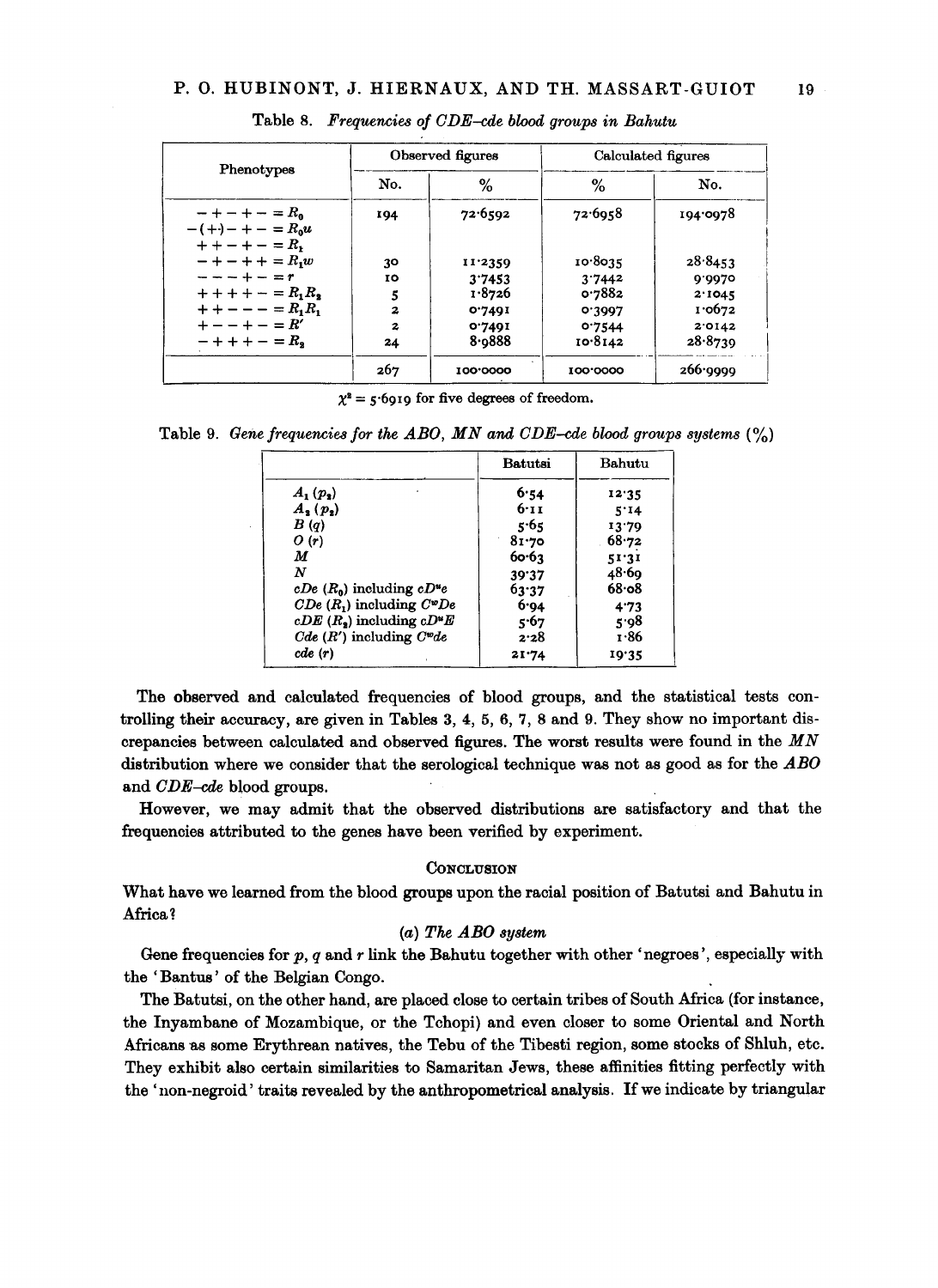co-ordinates the relative position of different Africans, including the populations studied in the present investigation, we notice (Fig. **2)** that between the representative points of Batutsi and Bahutu are found, approximately on a straight line, more southern populations as Tchopi, Inyambane, Swazi, Sotho, South African Bantus and Zulus.\* This leads us to consider that all these populations might have a common Bantu ground upon which would be



Fig. 2. Location of Batutsi and Bahutu together with other African populations in Streng's triangular co-ordinates according to the frequencies  $p$ ,  $q$ ,  $r$  of the genes  $A$ ,  $B$ ,  $O$  respectively.

grafted a variable 'Hamitic' contribution. Here also the serological results confirm the observations made by physical anthropologists who have noted the high frequency of non-negroid facies among South African Bantus and of ethnologists who find, in the same populations, the sometimes highly marked influence of the Hamitic pastoral culture.

### (b) The  $A_2/A_1$  coefficient

The proportion between  $A_2$  and  $A_1$  is 0.86 in Batutsi and 0.37 in Bahutu. The observed ratio among the latter is similar to that found in North American Negroes **(Boyd, 1960).** 

\* **The gene frequencies were recorded** in **Boyd (1039).**